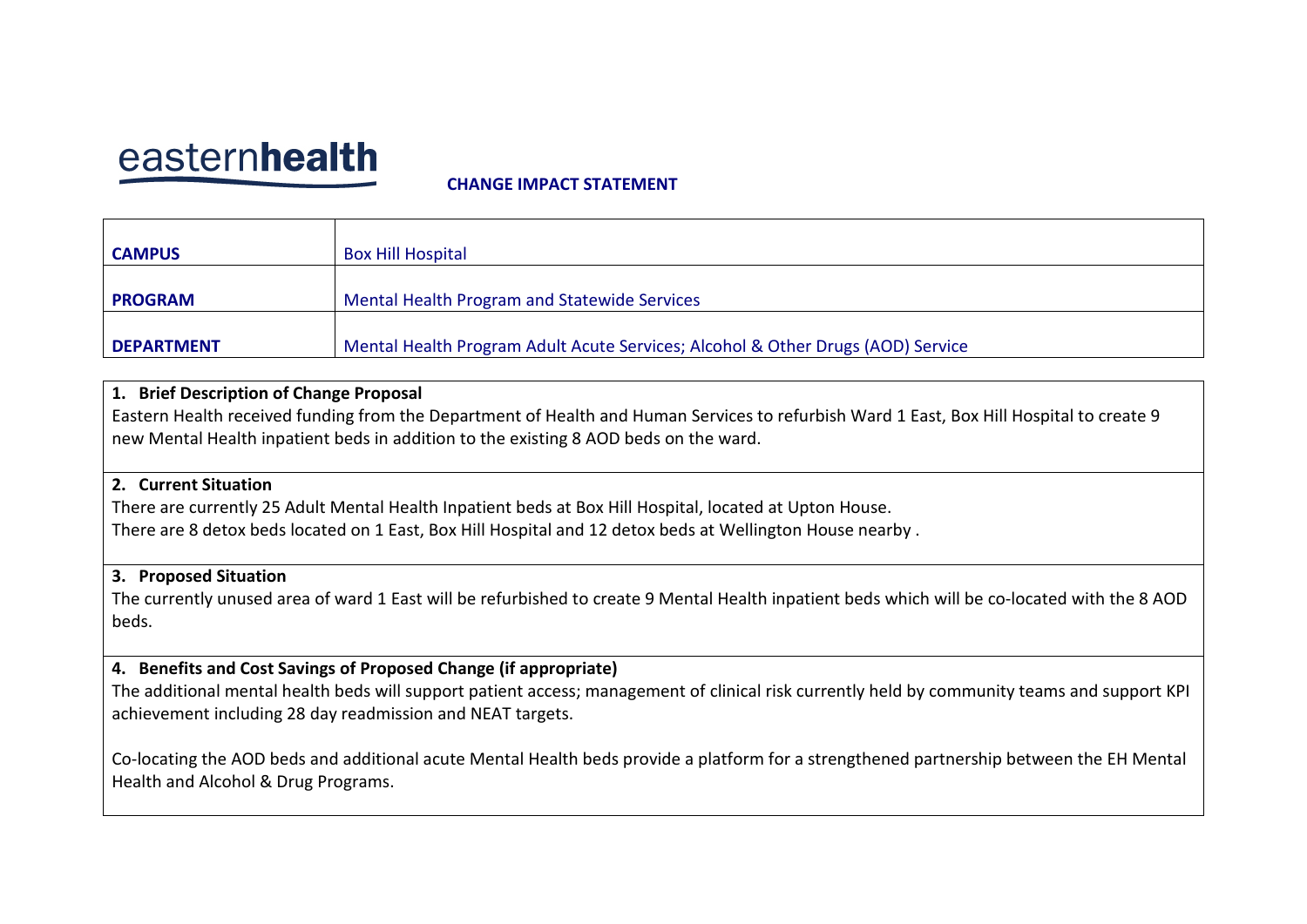Confirmation of operational funding to commission the new beds is pending from the Department of Health and Human Services.

## **5. Effects of Change Proposal on Staff in this Department Include aspects such as EFT numbers, location changes, shift/penalty rate changes etc. Attach a list of actual staff who will be affected where applicable.**

At this stage, there are no changes to current staff on 1 East. Once operational funding for the Mental Health Program is confirmed, the Change Impact Statement will be updated regarding changes to staff.

The first phase of the build will occur in the unoccupied area of the ward which will be isolated from the AOD areas.

## **6. Any Occupational Health and Safety Impacts**

• Noisy works

**7. Retraining of staff to achieve Proposal (where applicable)** 

To be determined once Model of Care confirmed.

## **8. Measures to Mitigate Effects on Staff**

- Induction mandatory for all tradespeople, including information about how to work in a live ward.
- Daily huddle with NUM or delegate & site manager to occur to identify any risks & discuss schedule of works.
- Noisy works to be scheduled in consultation with ward.
- Escalation process to Capital Projects staff and through line management in place for any concerns/issues.
- Communication with consumers and staff about noise and workpeople onsite.

## **9. Effects of Proposal on Services/Staff in other Departments**

Nil

## **10. Timeframe and Dates for Proposed Change**

Building works are to commence onsite on November 18, 2019 and finish on April 31, 2019.